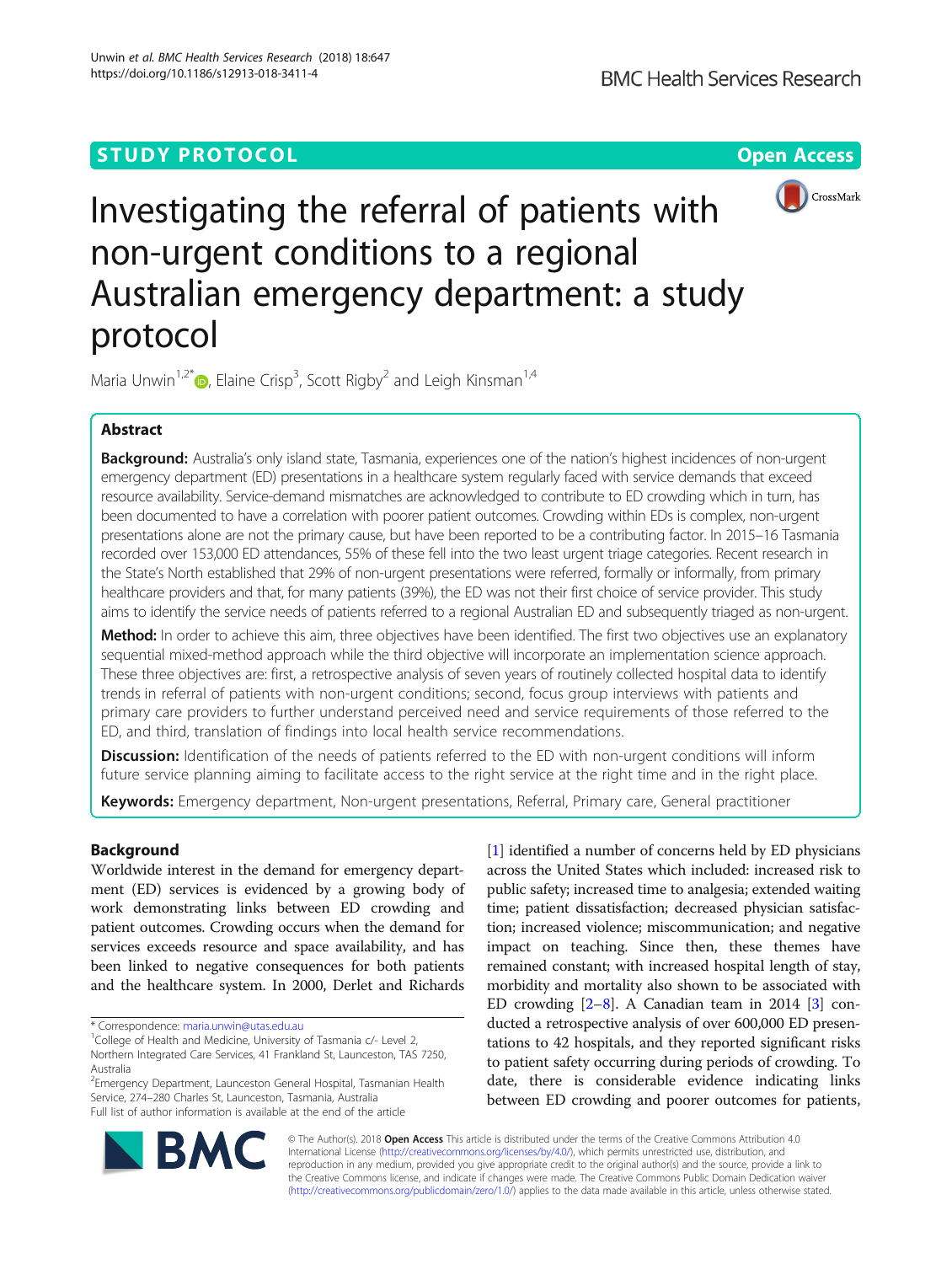but there appears to be less knowledge around the causes driving patients to attend EDs. These drivers have been referred to as ED input factors [\[9](#page-4-0)]. Recent studies have demonstrated a link between ED crowding and the presence of patients with non-urgent conditions in the ED and limited access to primary care services [\[10](#page-4-0)–[14\]](#page-4-0).

In 2017, Crawford and colleagues [[15\]](#page-4-0) published a systematic review and discussed the increase in non-urgent presentations (input factor) and the growing demand placed on EDs, worldwide, by potentially avoidable presentations. Much debate exists over whether these presentations add a significant burden to the workload and resource demands of crowded EDs, with some arguing they do not add a significant burden [[16](#page-4-0)–[18](#page-4-0)]. In Australia, attendances by patients triaged into the two least urgent categories have continued to exceed 50% nationwide [\[19](#page-4-0)–[22\]](#page-4-0), it is timely to consider the healthcare needs of this patient group and whether alternative models might lead to improved access to timely care and ultimately, to better patient outcomes. Research conducted in Switzerland and Australia [[23](#page-4-0)–[25\]](#page-4-0) have reported a younger demographic amongst patients with non-urgent conditions with the most common presenting complaint among these patients being musculoskeletal. Furthermore, two studies [\[13](#page-4-0), [26\]](#page-4-0) report considerable discrepancies between patients' reasons for attending versus clinicians' perception of the reasons for ED usage by patients presenting with non-urgent conditions. Durand and colleagues [\[13\]](#page-4-0) concluded that thorough investigation of the healthcare demand is required before strategies are planned and implemented.

Compounding the issue is the lack of a universal definition of 'non-urgent ED presentations'; within the Australian context these are most frequently referred to as those presentations allocated the least urgent triage categories of 4 or 5 [[24,](#page-4-0) [26](#page-4-0)–[28\]](#page-5-0) on arrival. Furthermore, a literature review by Forero and colleagues [\[29](#page-5-0)] reviewing the ATS discussed the complexities of classifying patients triaged as ATS 4 and 5 as 'primary-care suitable', 'general-practitioner type' or 'inappropriate'; however, for the purposes of this study, the research team include all patients triaged as ATS 4 or 5. The authors acknowledge that this patient group, considered to have non-urgent conditions, will include patients presenting with both low-urgency needs who are unsuitable for primary care and those who are potentially suitable for primary care. Recent Tasmanian research has demonstrated that if primary care services were available at the time of need in regional Northern Tasmania this could result in up to 8000 less ED presentations annually [[24](#page-4-0)].

An Italian research team conducted a retrospective cohort study and identified excessive referrals of patients with non-urgent conditions as a contributor to ED crowding [\[12](#page-4-0)]. These authors identified that few studies have considered referrals to ED and how such referrals may contribute to crowding. The question of where to best manage the needs of this patient group has not been clearly answered. This is a concern for healthcare providers who face growing demands for services, and for patients who may experience poorer health outcomes in crowded EDs [\[2,](#page-4-0) [3,](#page-4-0) [8\]](#page-4-0).

In Australia, between July 2011 and June 2016 the percentage of ED patients triaged as ATS 4 and 5 has continued to exceed 51% of total ED presentations. From June 2015 to July 2016 these non-urgent presentations totalled over 3.8 million nationwide [\[22](#page-4-0)]. Tasmania has one the highest incidences of non-urgent ED presentations at 55.3%. In Australia, residents are free to choose between their General Practitioner (GP) and ED services for management of their acute, non-urgent conditions. GP services provide a limited number of same-day appointments, and once these are fully allocated patients must consider alternatives, of which ED is perceived as a convenient option [\[24](#page-4-0)]. Additionally, there are a small number of privately run GP services that provide after-hours services. Research from the UK demonstrated that commencement of a co-located after-hours clinic reduced ED presentations [[10\]](#page-4-0), yet a systematic review by Crawford and colleagues concluded that evidence on the effect of GP walk-in centres was infrequent and further research is required to determine the proficiency of services as alternatives to EDs [[15](#page-4-0)].

This project has arisen out of research conducted in 2015 at a regional Tasmanian ED in which the researchers [[24\]](#page-4-0) identified that 39% of patients with non-urgent conditions had attempted to access alternative healthcare services before arriving at the ED. This surveyed patient group also indicated that 31% would have preferred to be managed by their GP. These findings demonstrated that the ED is not necessarily the first point of contact, nor in fact, the first preference of this patient group. Furthermore, 29% of patients with non-urgent conditions were referred to the ED by a healthcare provider. The term 'referral' used in this instance, includes both formal and informal referrals. The findings of this project will provide greater understanding of local issues and service needs.

Variation in health-seeking behaviour across Tasmanian regions was identified by Morley and colleagues who were able to demonstrate that despite its small geographical and population size, each of Tasmania's three regions (South, North and Northwest) contribute a unique profile to the State's ED attendances [\[30\]](#page-5-0). They concluded that future research needs to consider factors driving the various trends and implement services specific to regional demands. This project will provide a local, contextually relevant picture of the issues driving the demand for non-urgent ED presentations in Northern Tasmania.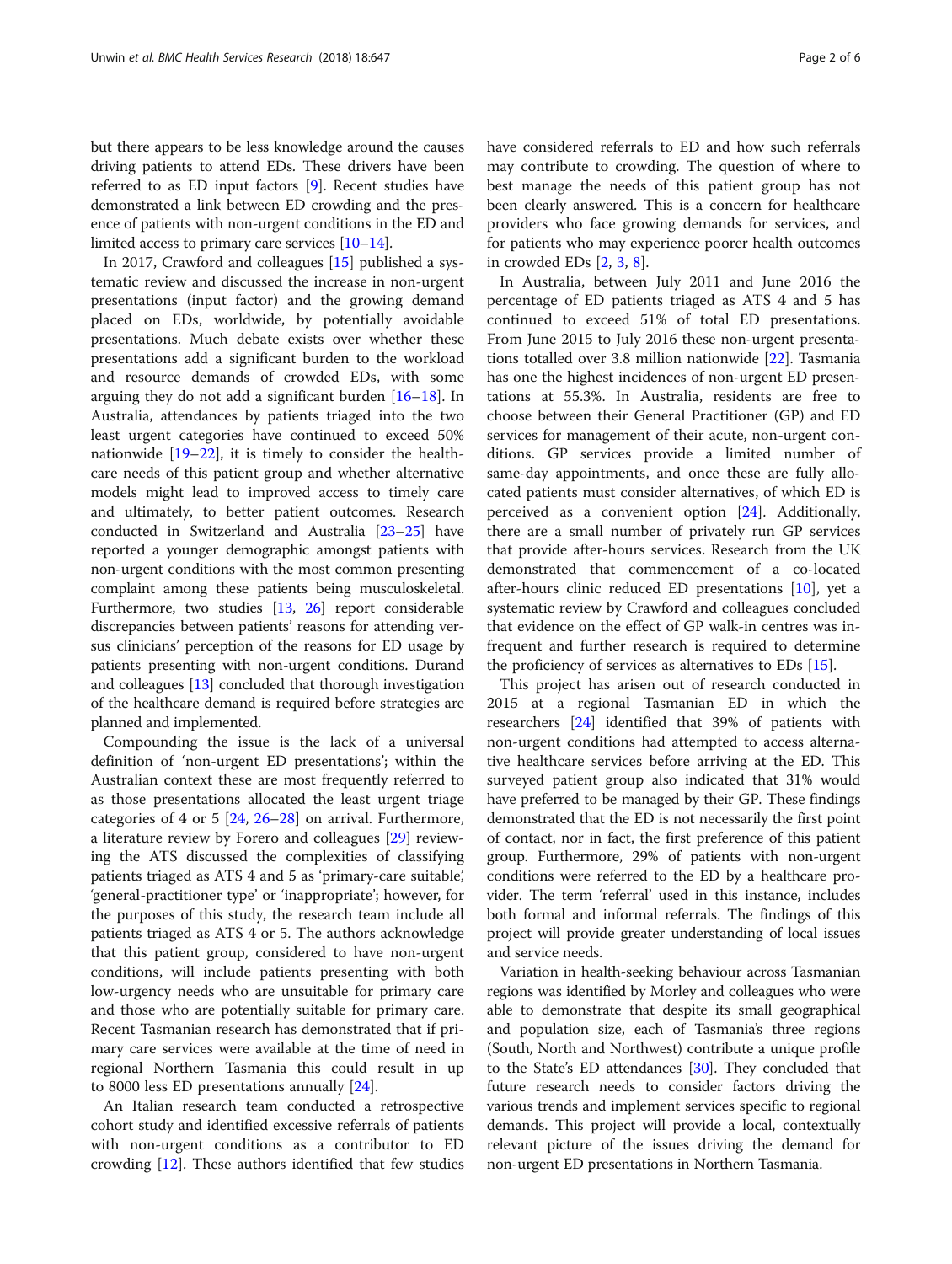This study will aim to identify the service requirements of patients with non-urgent conditions referred, formally or informally, to a regional Australian ED. The objectives to address this aim are: first, to identify trends in primary care referral of non-urgent patients to a regional Tasmanian ED over the previous 7 years; second, to identify the perceived need and service requirements of patients referred from primary care to ED; and third, to translate findings into local health service recommendations.

# **Methods**

## Overall design

In order to achieve the aim of identifying service requirements of patients who have been referred, formally or informally, with non-urgent conditions to a regional Tasmanian ED, this project will implement an explanatory sequential mixed-method approach. The primary objective will be to identify trends in the referral of patients with non-urgent conditions to the ED. The second objective will be to identify the perceived need and service requirements of patients referred to the ED with non-urgent conditions, while the third objective will facilitate translation of these findings into health service recommendations. Figure 1 (below) provides a summary of the research plan and is based on Creswell's design for sequential explanatory mixed methods [\[31\]](#page-5-0) with the addition of a third objective to disseminate and translate research findings.

# Objective 1: Identification of trends in the referral of patients with non-urgent conditions

The focus of the first objective will be to identify trends in the referral of patients with non-urgent conditions, including changes over time, in order to establish a profile of who, when and why patients have accessed ED services with non-urgent conditions. This will involve the analysis of routinely collected ED attendance records for patients presenting and triaged as ATS 4 or 5 during a seven-year period, from July 2009 to June 2016 at a regional Tasmanian hospital. This data is routinely collected by the Tasmanian Health Service (THS) and stored on a data platform by the Department of Health and Human Service, Tasmania.

The study population for this objective will include all ATS 4 and 5 patients presenting to the ED from July 2009 to June 2016. Data collected will include: date, day of week and time of presentation; age and gender; mode of arrival; triage category on arrival; residential suburb; time to first seen by ED physician or nurse practitioner; total ED length of stay; referral sources into ED and on discharge, and discharge diagnosis and destination. Presentations will be excluded if: their usual place of residence is outside of THS-North's catchment area.

Once obtained, the data will be entered into a statistical software package (SPSS, V22) [\[32\]](#page-5-0) and analysed for themes, trends and relationships. An interrupted time series (ITS) analysis will be undertaken to determine whether factors such as the number of available general practitioners within the local area or the opening of an additional after hours, walk-in service has affected the number of patients referred with non-urgent conditions or has influenced the overall number of ED presentations. ITS allows researchers to control for trends when comparing data pre and post an intervention and is known to provide robust quasi-experimental research design [\[33\]](#page-5-0).

# Objective 2: Identification of perceived needs and service requirements of patients referred to the ED with nonurgent conditions

The second stage of this project will involve focus groups with patients referred to the ED and with primary care providers who have referred patients to the ED. Themes, trends and relationships identified during the first objective will be summarised and presented to participants to facilitate further exploration of the local context and to

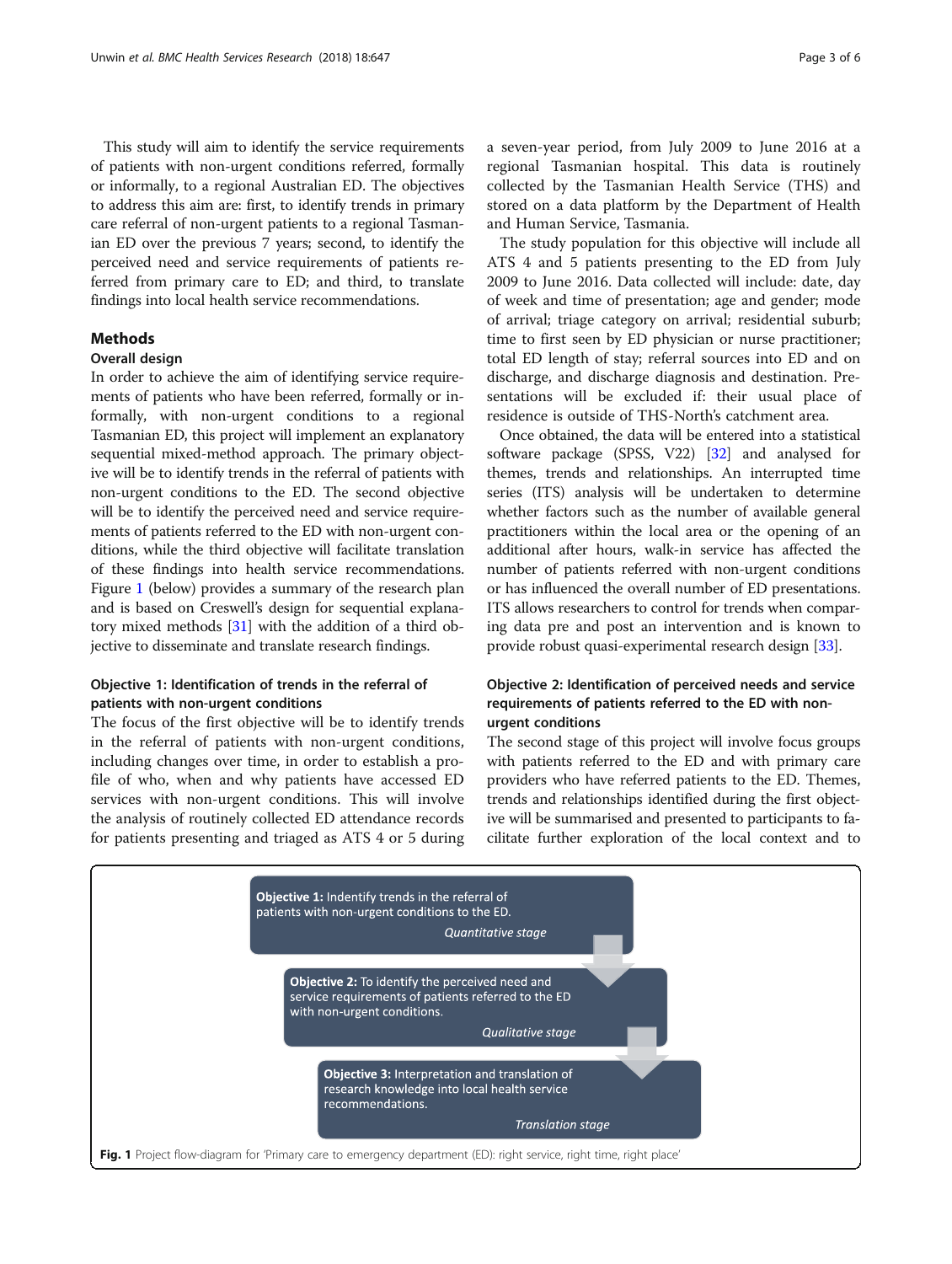understand the phenomenon of patients with non-urgent conditions being referred to the ED. All participants will be asked to provide signed consent prior to participating in focus groups.

Focus groups are advantageous in healthcare research, allowing researchers to include representation from various community groups and enabling researchers to investigate participants' knowledge and experience of situations while engaging in conversations that facilitate exploration of an issue [[34\]](#page-5-0). Based on the nature of this study, the research team plan to conduct homogenous focus groups with a total of eight to 12 patient participants, with a subsequent homogenous GP focus group. The first group will be conducted with participants who have been referred to the ED with non-urgent conditions whilst the second will be with GPs and primary care providers who have referred patients with non-urgent conditions to the ED. Gerrish and Lacey [[35](#page-5-0)] discuss homogenous versus heterogeneous groups and state that homogenous groups can assist facilitation of free discussion; they go on to recommend a group size of five to 12 to facilitate engaged group dialog.

Patient participants will be given an opportunity to discuss their decision-making process and episode of care from the community to the ED. Eligible patients will be provided with brochures by ED clinical staff and will have the opportunity to opt into focus group participation. The intent will be to recruit a stratified representative sample. Based on the profile of non-urgent attendees from our research [\[24](#page-4-0)] conducted in 2015, the proposed patient focus group will aim to consist of: two parent participants (whose young children attended the ED as patients); two participants under 25 years of age; three participants between 25 to 64 years of age, and one participant over 65 years of age. Consideration will also be given to focus group participants' presenting condition (in-line with the profile of non-urgent attendees from previous research) aiming to include a combination of presentations, such as musculoskeletal, general conditions such as headache, cold and flu-like symptoms, and gastrointestinal symptoms [\[24\]](#page-4-0).

A purposive sample of GPs referring patients to the ED will be invited to attend the second clinician focus group. This group will consist of six to eight clinicians from a range of medical practices within the greater regional area.

The focus group agenda, informed by the quantitative data, will be presented by two researchers as the initial discussion point. Participants in the patient group will be asked to discuss their own experience of accessing ED with a non-urgent condition and to reflect on the earlier findings. Subsequent to this, the second focus group, comprised of GPs and primary care clinicians will be presented with the analysed quantitative trends and with themes identified during the analysis of the patient focus group. Discussion will seek to understand GP experiences in referring patients with non-urgent conditions to the ED and the health requirements of this group.

Both focus groups will be audio recorded and transcribed. These transcriptions will then be analysed using an inductive approach in order to identify emerging themes.

# Objective 3: Translation of research knowledge into health service recommendations

The third objective for this project will aim to translate knowledge gained from the previous quantitative and qualitative stages. This will be done through presentation of the findings at a local forum involving primary and acute care clinicians, academics, patient representatives and policy makers. The goal will be to share the knowledge obtained during the first two objectives and to engage key stakeholders in the process of translating this into health service recommendations, policy and planning. The notion of knowledge translation has arisen out of concern for the time taken for research to influence healthcare. It is hoped that through engagement with local ED clinicians (nursing and medical), general practitioners, practice nurses, hospital administrators, patient representatives, academics, hospital administrators, policy makers and government officials, the process of research translation will facilitate clear identification of service needs and future planning of a suitable, sustainable needs-based and patient-focused health service model. The purpose of this stage will be to discuss project findings and identify a service model designed to appropriately meet community needs and to facilitate timely access to services; the right service, at the right time and in the right place.

#### **Discussion**

The findings of this project will add to a body of research being conducted in Tasmania to address the issue of ED crowding. Previous research has demonstrated that a significant proportion [\[24](#page-4-0)] of patients with non-urgent conditions had attempted to access alternative services before arriving at the ED, with many stating they would prefer to be managed by their GP, and over a quarter of this patient group being referred (formally or informally) by their GP, therefore indicating the ED is not the preferred option for many patients. In this regional Australian city, if the 31% of non-urgent ED presentations could have been assessed and managed at an alternative service, up to 8000 presentations per year could have been directed away from the ED.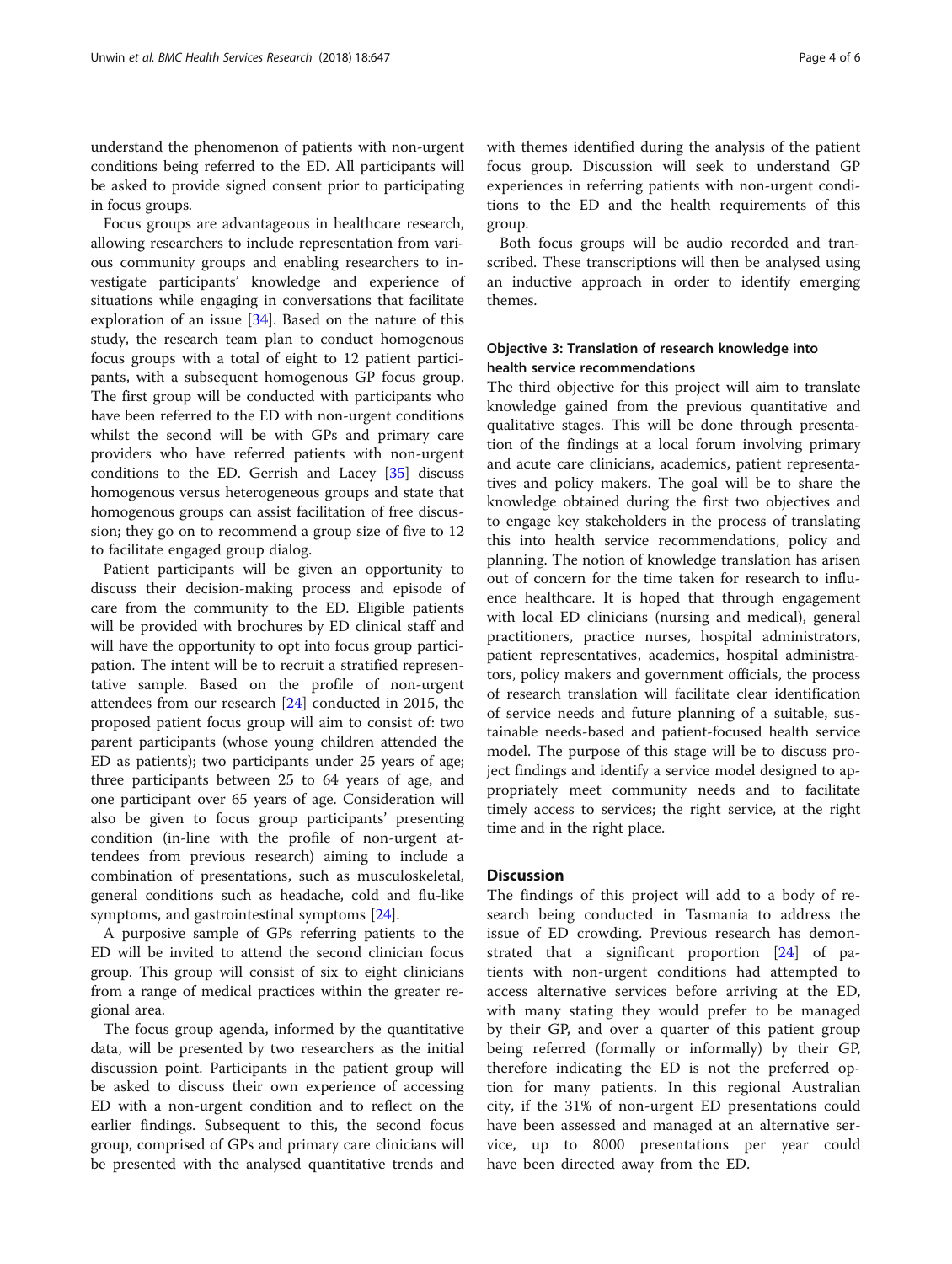<span id="page-4-0"></span>The research team anticipate the findings from this project will clearly identify local issues faced by patients who have attempted to seek medical attention from their GP, yet, are directed to the ED where they are triaged as non-urgent. These findings will be relevant within the local context and will be used to inform future service models aimed to provide the right service at the right time in the right place, thus improving equitable access to healthcare.

#### Abbreviations

ATS: Australasian triage scale; ED: Emergency department; GP: General practitioner; ITS: Interrupted time series; THS: Tasmanian Health Service

#### Acknowledgements

The research team would like to thank the Tasmanian Health Service (THS) for their support of this project. Thank-you also to the Clifford Craig Foundation for their overall encouragement, support and funding provided for this project.

#### Funding

This project has been funded by the Clifford Craig Foundation (CCF; Project no. 157) in October 2016. The CCF is a philanthropic medical research trust.

#### Authors' contributions

MU, LK, SR and EC developed the research proposal. All authors have contributed to this paper through review and revision. All authors read and approved the final version. MU coordinated the submission process.

#### Ethics approval and consent to participate

Ethics approval for this project was provided by the Tasmanian Human Research and Ethics Committee, Low Risk. Ethics no: H0016504. Focus group participants provided an informed and written consent prior to participation in this study.

#### Consent for publication

Not applicable.

#### Competing interests

The authors declare that they have no competing interests.

#### Publisher's Note

Springer Nature remains neutral with regard to jurisdictional claims in published maps and institutional affiliations.

#### Author details

<sup>1</sup>College of Health and Medicine, University of Tasmania c/- Level 2, Northern Integrated Care Services, 41 Frankland St, Launceston, TAS 7250, Australia. <sup>2</sup>Emergency Department, Launceston General Hospital, Tasmanian Health Service, 274–280 Charles St, Launceston, Tasmania, Australia. <sup>3</sup>College of Health and Medicine, University of Tasmania, 1 Newham Close, Newnham, Tasmania 7248, Australia. <sup>4</sup>Tasmanian Health Service c/-Level 2, Northern Integrated Care Services, 41 Frankland St, Launceston, Tasmania 7250, Australia.

### Received: 7 December 2017 Accepted: 23 July 2018 Published online: 20 August 2018

#### References

- 1. Derlet RW, Richards JR. Overcrowding in the Nation's emergency departments: complex causes and disturbing effects. Ann Emerg Med. 2000;35(1):63–8.
- 2. Derose SF, Gabayan GZ, Chiu VY, Yiu SC, Sun BC. Emergency department crowding predicts admission length-of-stay but not mortality in a large health system. Med Care. 2014;52(7):602–11.
- 3. McCusker J, Vadeboncoeur A, Levesque JF, Ciampi A, Belzile E. Increases in emergency department occupancy are associated with adverse 30-day outcomes. Acad Emerg Med. 2014;21(10):1092–100.
- 4. Sikka R, Mehta S, Kaucky C, Kulstad EB. ED crowding is associated with an increased time to pneumonia treatment. Am J Emerg Med. 2010;28(7):809–12.
- 5. Ackroyd-Stolarz S, Read Guernsey J, Mackinnon NJ, Kovacs G. The association between a prolonged stay in the emergency department and adverse events in older patients admitted to hospital: a retrospective cohort study. BMJ Qual Saf. 2011;20(7):564–9.
- 6. Felton BM, Reisdorff EJ, Krone CN, Laskaris GA. Emergency department overcrowding and inpatient boarding: a statewide glimpse in time. Acad Emerg Med. 2011;18(12):1386–91.
- 7. Sprivulis PC, Da Silva J, Jacobs IG, Frazer AR, Jelinek GA. The association between hospital overcrowding and mortality among patients admitted via western Australian emergency departments. MJA. 2006;184(5):208–12.
- 8. Guttmann A, Schull MJ, Vermeulen MJ, Stukel TA. Association between waiting times and short term mortality and hospital admission after departure from emergency department: population based cohort study from Ontario, Canada. BMJ. 2011;342:d2983.
- 9. Asplin BR, Magid DJ, Rhodes KV, Solberg LI, Lurie N, Camargo CA. A conceptual model of emergency department crowding. Ann Emerg Med. 2003;42(2):173–80.
- 10. Cowling TE, Cecil EV, Soljak MA, Lee JT, Millett C, Majeed A, et al. Access to primary care and visits to emergency departments in England: a crosssectional, population-based study. PLoS One. 2013;8(6):e66699.
- 11. Moineddin R, Meaney C, Agha M, Zagorski B, Glazier RH. Modeling factors influencing the demand for emergency department services in Ontario: a comparison of methods. BMC Emerg Med. 2011;11:13.
- 12. Buja A, Fusco M, Furlan P, Bertoncello C, Baldovin T, Casale P, et al. Characteristics, processes, management and outcome of accesses to accident and emergency departments by citizenship. Int J Public Health. 2014;59(1):167–74.
- 13. Durand A-C, Palazzolo S, Tanti-Hardouin N, Gerbeaux P, Sambuc R, Gentile S. Nonurgent patients in emergency departments: rational or irresponsible consumers? Perceptions of professionals and patients. BMC Res Notes. 2012;5(1):525.
- 14. Uscher-Pines L, Pines J, Kellermann A, Gillen E, Mehrotra A. Deciding to visit the emergency department for non-urgent conditions: a systematic review of the literature. Am J Manag Care. 2013;19(1):47.
- 15. Crawford J, Cooper S, Cant R, DeSouza R. The impact of walk-in centres and GP co-operatives on emergency department presentations: a systematic review of the literature. Int Emerg Nurs. 2017;34:36–42.
- 16. Richardson DB, Mountain D. Myths versus facts in emergency department overcrowding and hospital access block. MJA. 2009;190(7):369–74.
- 17. Nagree Y, Mountain D, Cameron P, Fatovich D, McCarthy S. Determining the true burden of general practice patients in the emergency department: the need for robust methodology. Emerg Med Australas. 2011;23(2):116–9.
- 18. Sprivulis P. Estimation of the general practice workload of a metropolitan teaching hospital emergency department. Emerg Med. 2003;15(1):32–7.
- 19. AIHW. Australian hospital statistics 2012–13: emergency department care, Health services series no. 52. Cat. no. HSE 142. Canberra: AIHW; 2013.
- 20. AIHW. In: Wellbeing AIoHa, editor. Australian hospital statistics 2013–14: emergency department care, Health services series no. 58. Cat. No. HSE 153. Canberra: AIHW; 2014.
- 21. AIHW. In: Welfare AIoHa, editor. Emergency department care 2014–15: Australian hospital statistics. Health services series no. 65. Cat. No. HSE 168. Canberra: AIHW; 2015.
- 22. AIHW. In: Welfare AIoHa, editor. Emergency department care 2015–16: Australian hospital statistics. Health services series no. 72. Cat. No. HSE 182. Canberra: AIHW; 2016.
- 23. Dinh MM, Russell SB, Bein KJ, Chalkley DR, Muscatello D, Paoloni R, et al. Statewide retrospective study of low acuity emergency presentations in New South Wales, Australia: who, what, where and why? BMJ Open. 2016; 6(5):e010964.
- 24. Unwin M, Kinsman L, Rigby S. Why are we waiting? Patients' perspectives for accessing emergency department services with non-urgent complaints. Int Emerg Nurs. 2016;29:3–8.
- 25. Clement N, Businger A, Martinolli L, Zimmermann H, Exadaktylos AK. Referral practice among Swiss and non-Swiss walk-in patients in an urban surgical emergency department: are there lessons to be learnt? Swiss Med Wkly. 2010;140:w13089.
- 26. Masso M, Bezzina A, Siminski P, Middleton R, Eagar K. Why patients attend emergency departments for conditions potentially appropriate for primary care: reasons given by patients and clinicians differ. Emerg Med Australas. 2007;19(4):333–40.